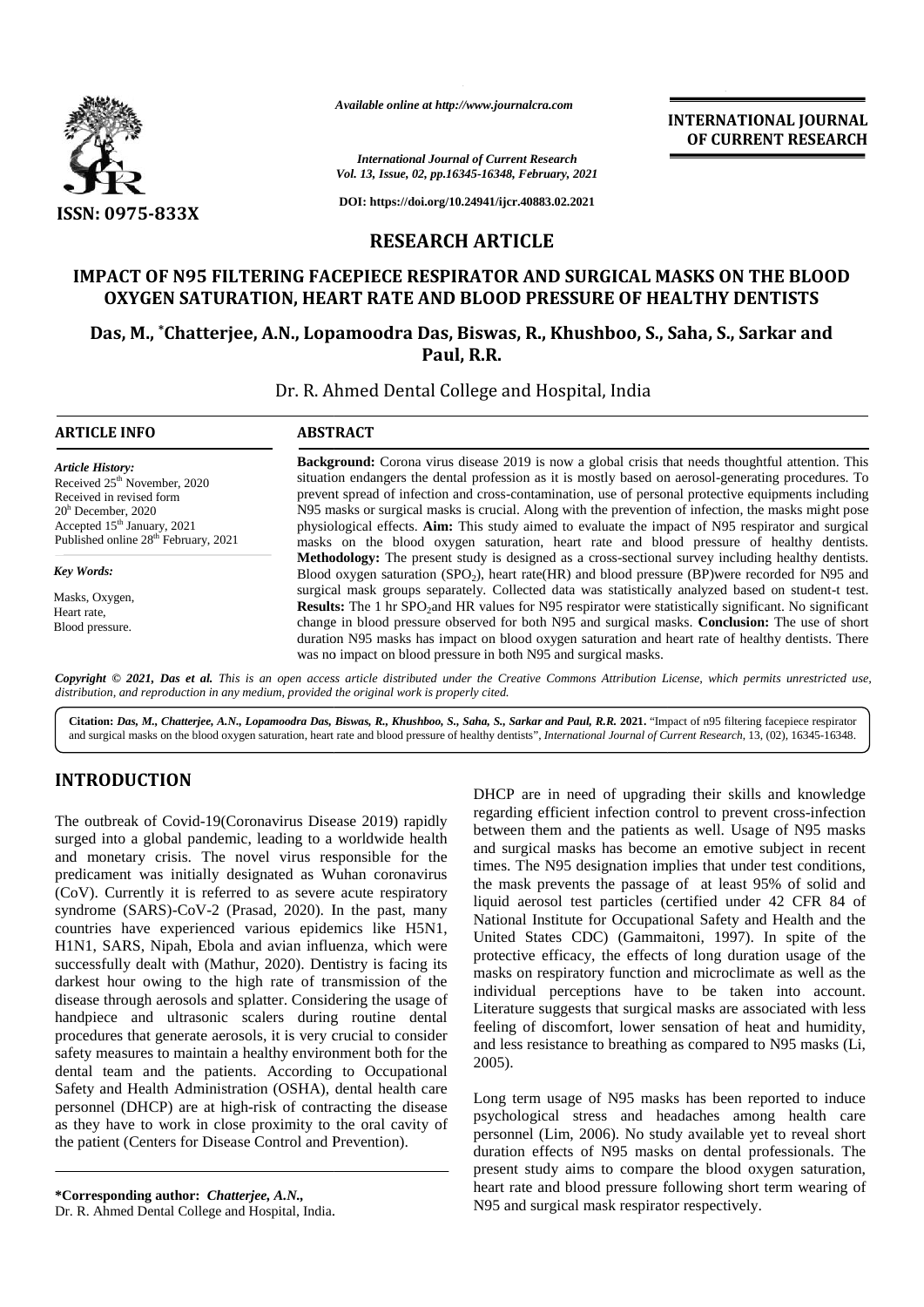# **MATERIALS AND METHOD**

A cross-sectional study was designed for one month duration among10 healthy dentists (4 men and 6 women) aged less than 35 years. A thorough history was taken to exclude subjects with chronic illness including diabetes, hypertension, pregnancy, asthma, COPD, other lung diseases and immune suppressive disorders. No participant has history of smoking for last 10 years. Clearance from institutional ethics committee was done and a written informed consent was taken from each dentist. Participants were divided into two groups i.e. N95 and surgical mask groups. Observations were made before and after a short duration dental surgical procedure (30 minutes to 1 hr).

The documentation of initial (just after wearing mask) and final (1 hr) readings were done irrespective of the amount of exertion among dentists for varied procedures. The blood oxygen saturation  $(SPO<sub>2</sub>)$  was measured by pulse oxymeter (Mr GR8 Finger pulse oximeter PO01) for evaluation of the effect of N95mask (3M 8210 N95) and surgical masks (Surgicare Shoppie Pharma and Surgical Distributors). The initial and 1 hr post wearing effect for both masks were observed in the same dentist group with 20 minutes rest period for every initial and final record on same day. Systolic and diastolic blood pressure (SBP and DBP), heart rate (HR) were also measured on the same day [Table-1]. The total number of observations was 300 for 15 days. All the data obtained were subjected to statistical analysis with help of Prism 5.04, Graphpad software, CA, USA, to calculate the means with corresponding standard deviations. The analysis of data was calculated based on student t test value with Confidence level 95%. The statistical significance was set at  $p \quad 0.05$ .

|           | Initial Reading  |                  | Final Reading (1 hr)  |                  |
|-----------|------------------|------------------|-----------------------|------------------|
| Dentists  | Surgical         | N95              | <b>Surgical Masks</b> | N95              |
|           | <b>Masks</b>     |                  |                       |                  |
|           | SPO <sub>2</sub> | SPO <sub>2</sub> | SPO <sub>2</sub>      | SPO <sub>2</sub> |
|           | BP               | BP               | BP                    | <b>BP</b>        |
| Dentist 1 | HR.              | HR.              | <b>HR</b>             | HR               |
|           |                  |                  |                       |                  |

## **RESULTS**

The Table- 2 shows means with corresponding standard deviations. The values suggested that short duration wearing of N95 masks have impact on final blood oxygen saturation and heart rate of healthy dentists.

**Table 2. Mean values with standard deviations for both N95 mask and double surgical mask**

| Variables        |                              |                         | Double surgical mask (mean $\pm$ s.d.) |                 |  |
|------------------|------------------------------|-------------------------|----------------------------------------|-----------------|--|
|                  | $N95$ mask (mean $\pm$ s.d.) |                         |                                        |                 |  |
|                  | Initial values               | Final                   | Initial values                         | Final           |  |
|                  |                              | $(1 \text{ hr})$ values |                                        | $(1 hr)$ values |  |
|                  |                              |                         |                                        |                 |  |
| SPO <sub>2</sub> | $98.81 \pm 0.39$             | $98.26 \pm 0.48$        | $98.94 + 0.23$                         | $98.94 + 0.23$  |  |
| <b>HR</b>        | $76.30 + 8.07$               | $81.43 \pm 6.81$        | $75.40 \pm 5.36$                       | $74.86 + 5.16$  |  |
| <b>SBP</b>       | 117.59+6.37                  | $77.27 + 9.01$          | $117.56 + 5.76$                        | $77.35 + 6.19$  |  |
| <b>DBP</b>       | $117.13 + 5.42$              | $78.12 + 8.71$          | $117.17 + 6.07$                        | $77.60 + 6.23$  |  |



**Graph 1. Comparison of 1 hr SPO2 values of N95 respirator and Surgical mask**



**Graph 2. Comparison of 1 hr Heart Rate values of N95 respirator and Surgical mask**

In this study, the difference of 1 hr  $SPO<sub>2</sub>$  values for N95 was statistically significant  $(p \ 0.0001)$  but in case of surgical mask, no significant difference (p 0.05) was observed. Similarly, there was significant change in final HR value of N95 respirators ( $p \quad 0.0001$ ) where HR value of surgical masks had no significant change. No statistically significant difference (p 0.05) was found between systolic and diastolic initial and 1 hr blood pressure values of N95 and surgical masks.

#### **DISCUSSION**

The first documentation of COVID-19 infection noticed in late 2019 in China as an aggressively spreading disease. This viral disease became pandemic in a very short span of time leading to a new face of 2020 with extensive community outbreak. For the risk of community transmission, it is essential to identify and implement measures with different mode of prevention. Protective behaviors and actions at the individual level can limit transmission at the community level. Mask is the part of preventive measures that can reduce spread of respiratory diseases to a certain extent (Robertson). According to WHO, universal masking is essential for health workers to reduce the potential transmission of infectious diseases among health workers and patients.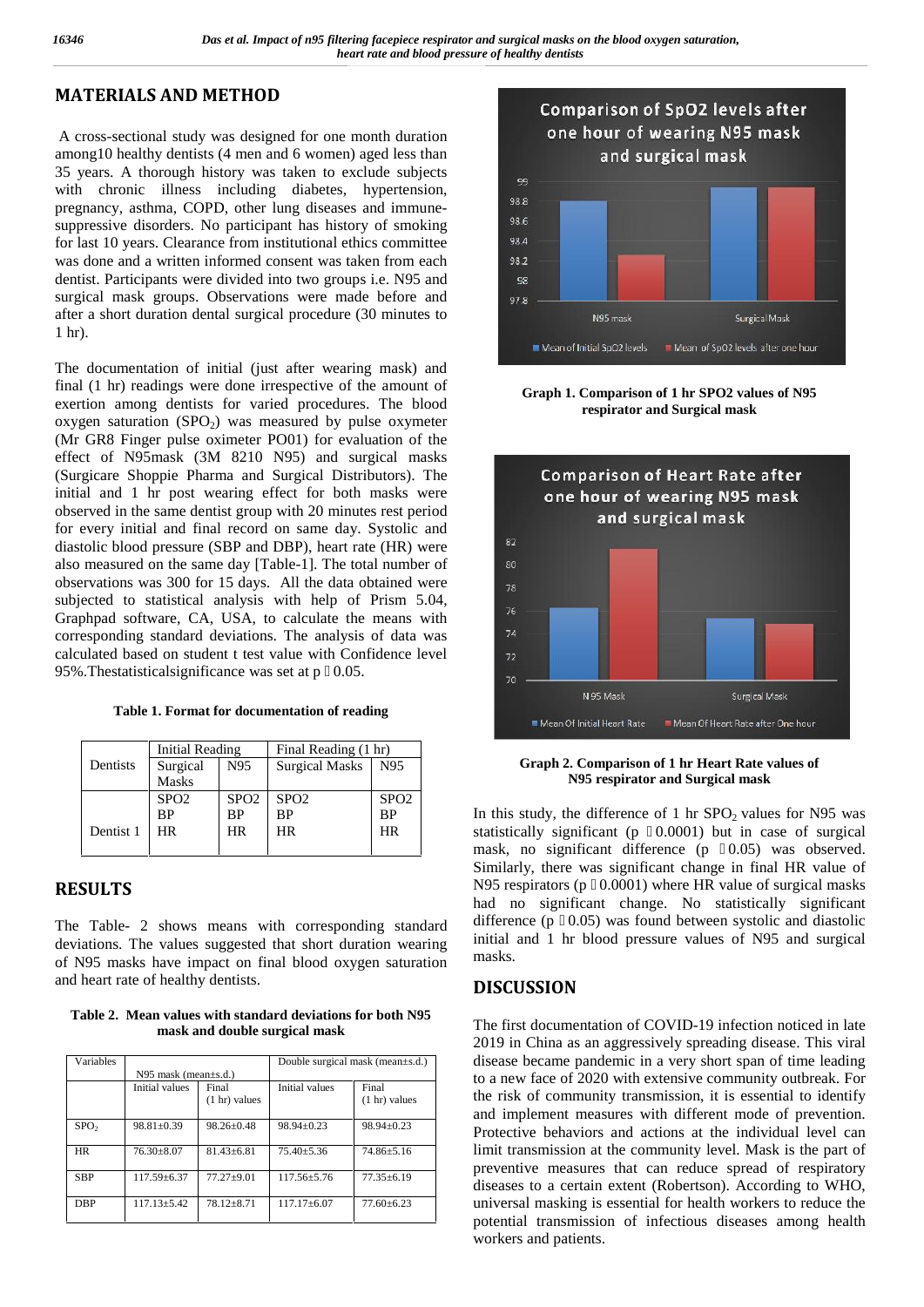Respirators and surgical masks used in the regular dental operatories are two important examples of personal protective equipment to protect the users from airborne particles and liquid contamination. The performance of medical masks are tested according to a set of standardized test methods to balance high filtration, sufficient breathability and fluid penetration resistance (https:// www. who.int/ publications detail/global-surveillance-for-covid-19-caused-by-human infection-with-covid-19-virus-interim-guidance.). The main difference in N95 and surgical mask is in design and secondly is the filtration ratio. A surgical mask is a disposable, loosefitting device that creates a physical barrier between the mouth and nose of the wearer with surrounding environment. A surgical mask helps to block large-particle droplets, splashes, sprays, or splatter that may contain germs (viruses and bacteria) where respirator is a mask like respiratory protective device designed to attain a very close facial fit and very efficient filtration of airborne particles (Talhelm, Thomas, 2020; CDC).

During respiration, exchange of oxygen and carbon dioxide occurs through inhalation and exhalation process. When exhaling into a mask, there is a potential to inhale a greater amount of carbon dioxide, due to the exhaled carbon dioxide being trapped between the face and mask. According to Jewell, 2005 symptom of an excess of carbon dioxide in the blood, or hypercapnia, is fatigue. Lack of oxygen could cause hypoxia, that may leads to shortness of breath, confusion and even death (Jewell, 2005). The amount of oxygen in a person's blood can be measured using a pulse oximeter. A normal pulse oximeter reading will vary between 95- 100%. Relatively little research has been conducted regarding the physiological effects of wearing a mask. Hence, the present study was done to evaluate the effect of masks wearing in clinical situation among the dentists (Roberge, 2010).

In dentistry, most of the operative and surgical procedures are short duration (30 minutes to 1 hr). Considering this matter, the observations were made for 1 hr post-mask wearing physiological effects. Protective equipments like masks must have some physiological burden on users. It is also factual for dental surgeons who are truly vulnerable to get infections transmitted through inhalation and aerosol generation. Mask users may face health and mental stress to get sound protection.<sup>12</sup>In this study, physiological changes were observed for both N95 and surgical masks. The protective efficacy of respirators and surgical masks has been extensively compared and debated. Loeb *et al*. (2009) documented that surgical facemasks are not inferior in comparison to N95 respirator, in preventing laboratory-confirmed influenza whereas, Chu *et al*. reported that use of N95 respirators were associated with greater reduction in risk of infection among health care workers than medical masks: On the contrary, another study by MacIntyre *et al* inferred that the rate of infection with surgical mask was two times higher than that of with N95 respirator (MacIntyre *et al.,* 2011). Nevertheless, the difference in protective function of the two devices has been a controversial topic and is still inconclusive. The oxygen saturation may vary with the different properties of the materials with which the masks are manufactured, like lower air and water vapor permeability in N95 masks.<sup>16</sup> The possible reason for decrease of  $SPO<sub>2</sub>$  is the entrapment of moisture and heat beneath the mask that paves the way for entrapment of the and exhaled carbon dioxide resulting in decreased blood oxygen saturation. Our study showed that the difference of 1 hr  $SPO<sub>2</sub>$ 

values for N95 was statistically significant. A study done by R J Roberge *et al*, 2010, found no significant changes in blood oxygen saturation, heart rate and respiratory rate in control and filtering facepiece respirator (FFR) after  $1 \text{hr}$ .<sup>12</sup>Current study revealed that there was significant change in final HR values indicating impact on heart rate. Studies comparing control and FFR, demonstrated non-significant differences in heart rate after 1 hr. (Li, 2005; Jones, 1991; Laferty, 2006). No statistically significant difference was found between systolic and diastolic initial and 1 hr blood pressure values for both N95 and surgical masks. These observations are indicative of insignificant impact of both masks on blood pressure.

#### **Conclusion**

Short term wearing of N95 masks poses significant changes in blood oxygen saturation and heart rate despite of its disease prevention efficacy. But short duration use of surgical masks has no impact on blood oxygen saturation and heart rate of healthy dentists. There was no impact on blood pressure in both N95 and surgical masks. Present study did not measure the amount of exertion that can be varied depending on duration and type of surgical procedures for each dentist. The physiological changes may vary with height, weight and sex. Therefore, study with more samples with extended variables will ensure the fact more accurately.

#### **REFERENCES**

- Prasad S, Potdar V, Cherian S, Abraham P, Basu A, Team IN. 2020. Transmission electron microscopy imaging of SARS-CoV-2. *The Indian journal of medical research*. Feb;151(2-3):241.
- Mathur R. 2019. Ethics preparedness for infectious disease outbreaks research in India: A case for novel coronavirus disease. *Indian Journal of Medical Research*. 2020 Feb 1;151(2):124.
- Centers for Disease Control and Prevention. Interim Infection Prevention and Control Guidance for Dental Settings during the COVID-19 Response.
- Gammaitoni L, Nucci MC. 1997. Using a mathematical model to evaluate the efficacy of TB control measures. Emerging infectious diseases. Jul;3(3):335.
- Li Y, Tokura H, Guo YP, Wong AS, Wong T, Chung J, Newton E. 2005. Effects of wearing N95 and surgical facemasks on heart rate, thermal stress and subjective sensations. *International archives of occupational and environmental health*. Jul 1;78(6):501-9.
- Lim EC, Seet RC, Lee KH, Wilder Smith EP, Chuah BY, Ong BK. 2006. Headaches and the N95 face mask amongst healthcare providers. *Acta Neurologica Scandinavica*. Mar:113(3):199-202.
- Robertson, P. 02.04.20, Can Masks Capture Coronavirus Particles.
- https://www.who.int/publications-detail/global-surveillancefor-covid-19-caused-by-human-infection-with-covid-19 virus-interim-guidance.
- Talhelm, Thomas, 03.01.2020, N95 Masks vs. Surgical Masks: Which Is Better at Preventing The Coronavirus?
- CDC, 04.21.20, Counterfeit Respirators / Misrepresentation of NIOSH-Approval,
- Jewell, T. (2005, April 03). Hypercapnia: Causes, Treatment, More. Retrieved from https://www.healthline.com/health/hypercapnia#symptoms.